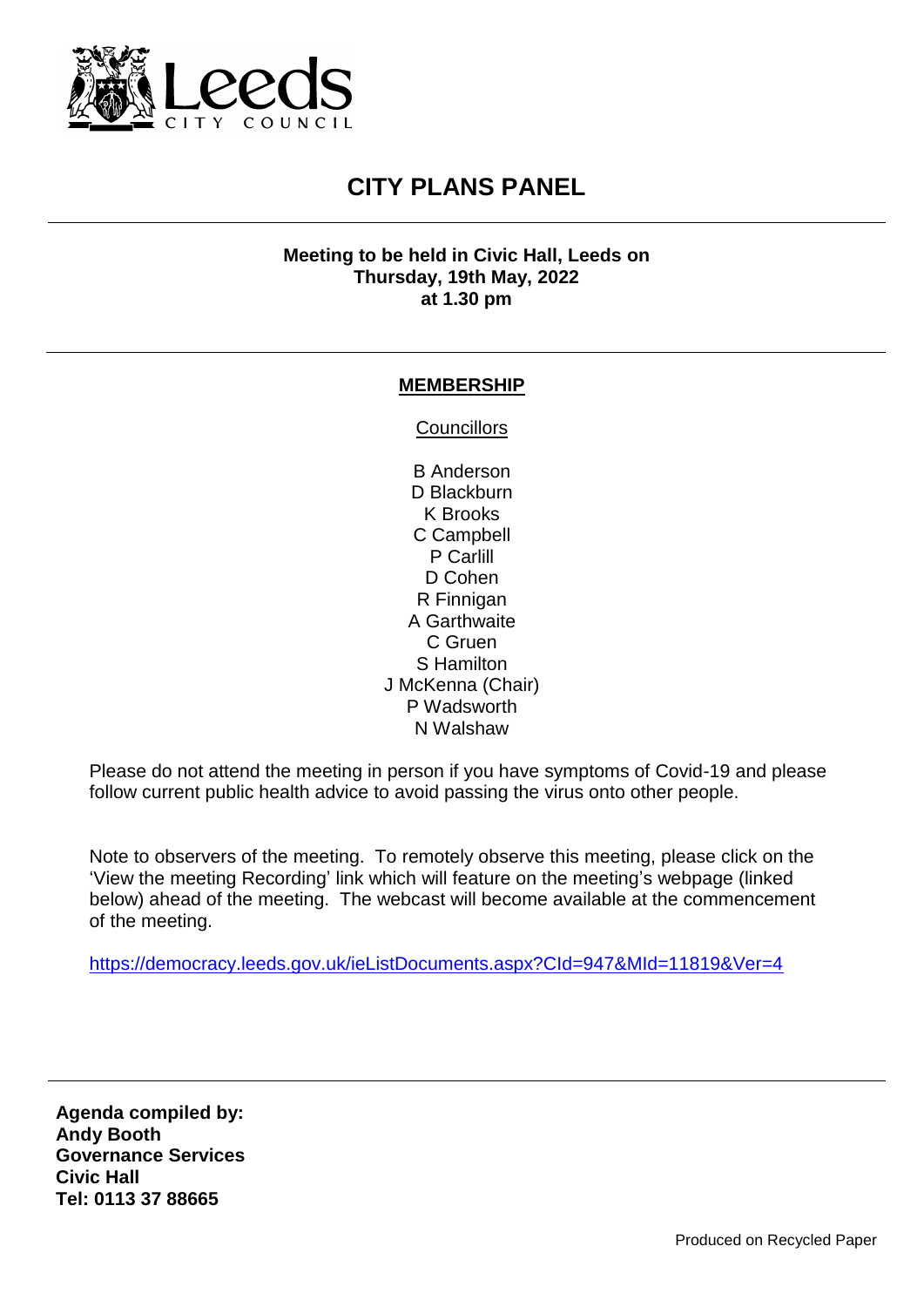## **A G E N D A**

| <b>Item</b><br><b>No</b> | <b>Ward</b> | <b>Item Not</b><br>Open |                                                                                                                                                                                                                                                                                                                                                                                                                                                                 | Page<br><b>No</b> |
|--------------------------|-------------|-------------------------|-----------------------------------------------------------------------------------------------------------------------------------------------------------------------------------------------------------------------------------------------------------------------------------------------------------------------------------------------------------------------------------------------------------------------------------------------------------------|-------------------|
| 1                        |             |                         | <b>APPEALS AGAINST REFUSAL OF INSPECTION</b><br>OF DOCUMENTS                                                                                                                                                                                                                                                                                                                                                                                                    |                   |
|                          |             |                         | To consider any appeals in accordance with<br>Procedure Rule 15.2 of the Access to Information<br>Rules (in the event of an Appeal the press and<br>public will be excluded)                                                                                                                                                                                                                                                                                    |                   |
|                          |             |                         | (*In accordance with Procedure Rule 15.2, written<br>notice of an appeal must be received by the Head<br>of Governance Services at least 24 hours before<br>the meeting)                                                                                                                                                                                                                                                                                        |                   |
| 2                        |             |                         | <b>EXEMPT INFORMATION - POSSIBLE</b><br><b>EXCLUSION OF PRESS AND PUBLIC</b>                                                                                                                                                                                                                                                                                                                                                                                    |                   |
|                          |             |                         | 1<br>To highlight reports or appendices which<br>officers have identified as containing exempt<br>information, and where officers consider that<br>the public interest in maintaining the<br>exemption outweighs the public interest in<br>disclosing the information, for the reasons<br>outlined in the report.                                                                                                                                               |                   |
|                          |             |                         | $\overline{2}$<br>To consider whether or not to accept the<br>officers recommendation in respect of the<br>above information.                                                                                                                                                                                                                                                                                                                                   |                   |
|                          |             |                         | 3<br>If so, to formally pass the following<br>resolution:-                                                                                                                                                                                                                                                                                                                                                                                                      |                   |
|                          |             |                         | <b>RESOLVED – That the press and public be</b><br>excluded from the meeting during<br>consideration of the following parts of the<br>agenda designated as containing exempt<br>information on the grounds that it is likely, in<br>view of the nature of the business to be<br>transacted or the nature of the proceedings,<br>that if members of the press and public were<br>present there would be disclosure to them of<br>exempt information, as follows:- |                   |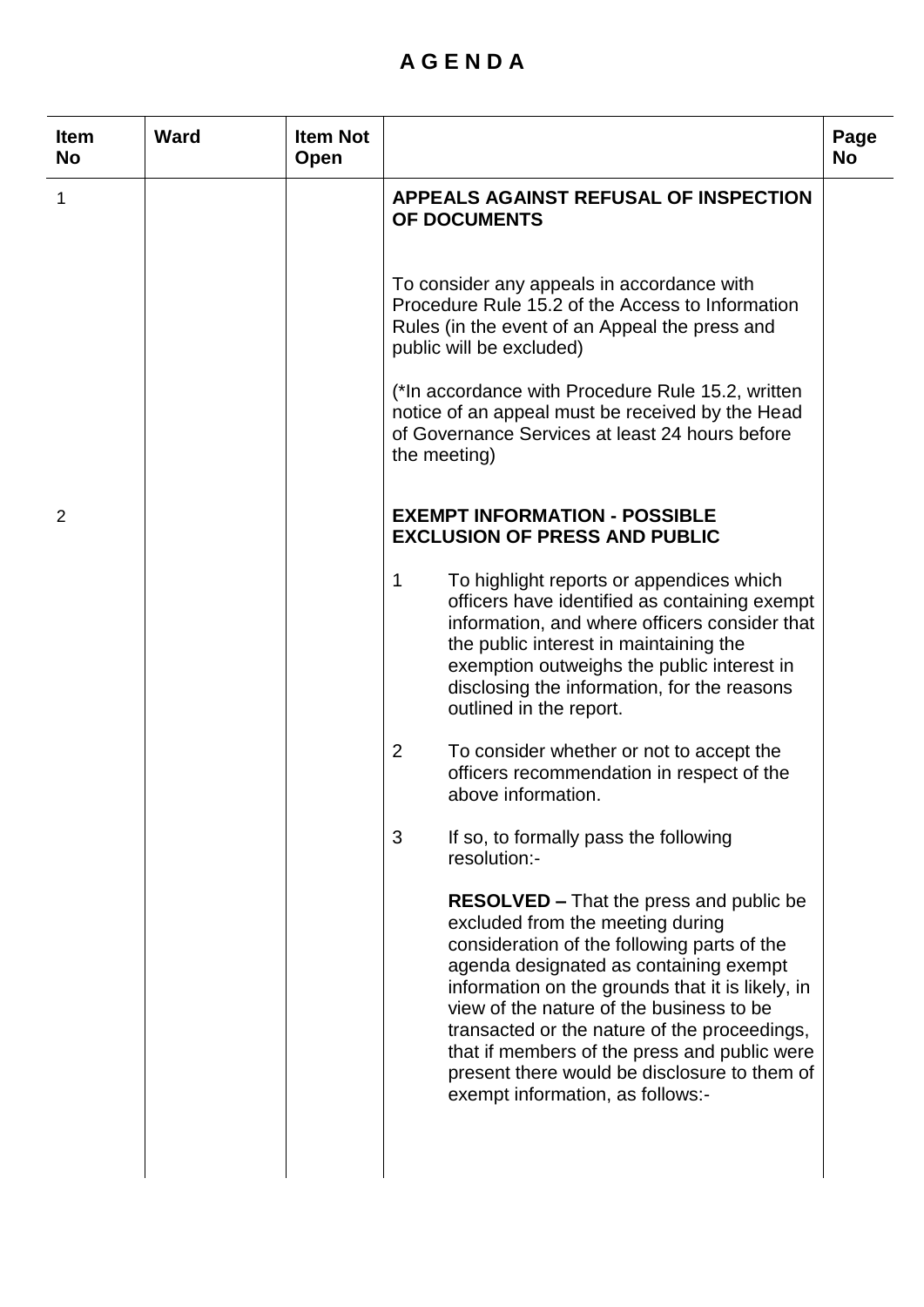| Item<br><b>No</b> | <b>Ward</b>         | <b>Item Not</b><br>Open |                                                                                                                                                                                                                                                                                                                                                                                                                                                                                                                                                                                                                                                                                                                                                                                                                                                                                                                             | Page<br><b>No</b> |
|-------------------|---------------------|-------------------------|-----------------------------------------------------------------------------------------------------------------------------------------------------------------------------------------------------------------------------------------------------------------------------------------------------------------------------------------------------------------------------------------------------------------------------------------------------------------------------------------------------------------------------------------------------------------------------------------------------------------------------------------------------------------------------------------------------------------------------------------------------------------------------------------------------------------------------------------------------------------------------------------------------------------------------|-------------------|
| 3                 |                     |                         | <b>LATE ITEMS</b>                                                                                                                                                                                                                                                                                                                                                                                                                                                                                                                                                                                                                                                                                                                                                                                                                                                                                                           |                   |
|                   |                     |                         | To identify items which have been admitted to the<br>agenda by the Chair for consideration                                                                                                                                                                                                                                                                                                                                                                                                                                                                                                                                                                                                                                                                                                                                                                                                                                  |                   |
|                   |                     |                         | (The special circumstances shall be specified in<br>the minutes)                                                                                                                                                                                                                                                                                                                                                                                                                                                                                                                                                                                                                                                                                                                                                                                                                                                            |                   |
| 4                 |                     |                         | <b>DECLARATION OF INTERESTS</b>                                                                                                                                                                                                                                                                                                                                                                                                                                                                                                                                                                                                                                                                                                                                                                                                                                                                                             |                   |
|                   |                     |                         | To disclose or draw attention to any interests in<br>accordance with Leeds City Council's 'Councillor<br>Code of Conduct'.                                                                                                                                                                                                                                                                                                                                                                                                                                                                                                                                                                                                                                                                                                                                                                                                  |                   |
| 5                 |                     |                         | <b>APOLOGIES FOR ABSENCE</b>                                                                                                                                                                                                                                                                                                                                                                                                                                                                                                                                                                                                                                                                                                                                                                                                                                                                                                |                   |
| 6                 |                     |                         | <b>MINUTES - 16 APRIL 2022</b>                                                                                                                                                                                                                                                                                                                                                                                                                                                                                                                                                                                                                                                                                                                                                                                                                                                                                              | $9 - 14$          |
|                   |                     |                         | To confirm as a correct record, the minutes of the<br>meeting held on Thursday, 16 April 2022.                                                                                                                                                                                                                                                                                                                                                                                                                                                                                                                                                                                                                                                                                                                                                                                                                              |                   |
| $\overline{7}$    | <b>Morley South</b> |                         | APPLICATION - 20-08521-OT - LAND AT<br>CAPITOL PARK, TOPCLIFFE LANE, MORLEY,<br><b>LEEDS</b>                                                                                                                                                                                                                                                                                                                                                                                                                                                                                                                                                                                                                                                                                                                                                                                                                                | $15 -$<br>70      |
|                   |                     |                         | To receive and consider the attached report of the<br>Chief Planning Officer regarding an application for<br>a Hybrid Planning application including detailed<br>application comprising the demolition of existing<br>buildings and structures; earthworks to form<br>development platforms, drainage features,<br>embankments and bunds; strategic landscaping,<br>alteration of existing access road, including works<br>to existing Topcliffe Lane and junction with A653<br>and construction of new access road, to serve<br>employment development. The outline application<br>comprises the construction of employment<br>floorspace (Use Classes B2 and<br>B8 with ancillary office) and associated servicing<br>and infrastructure including car parking, vehicle,<br>pedestrian and cycle circulation, landscaping and<br>ecology works, noise mitigation, drainage features<br>and all associated infrastructure. |                   |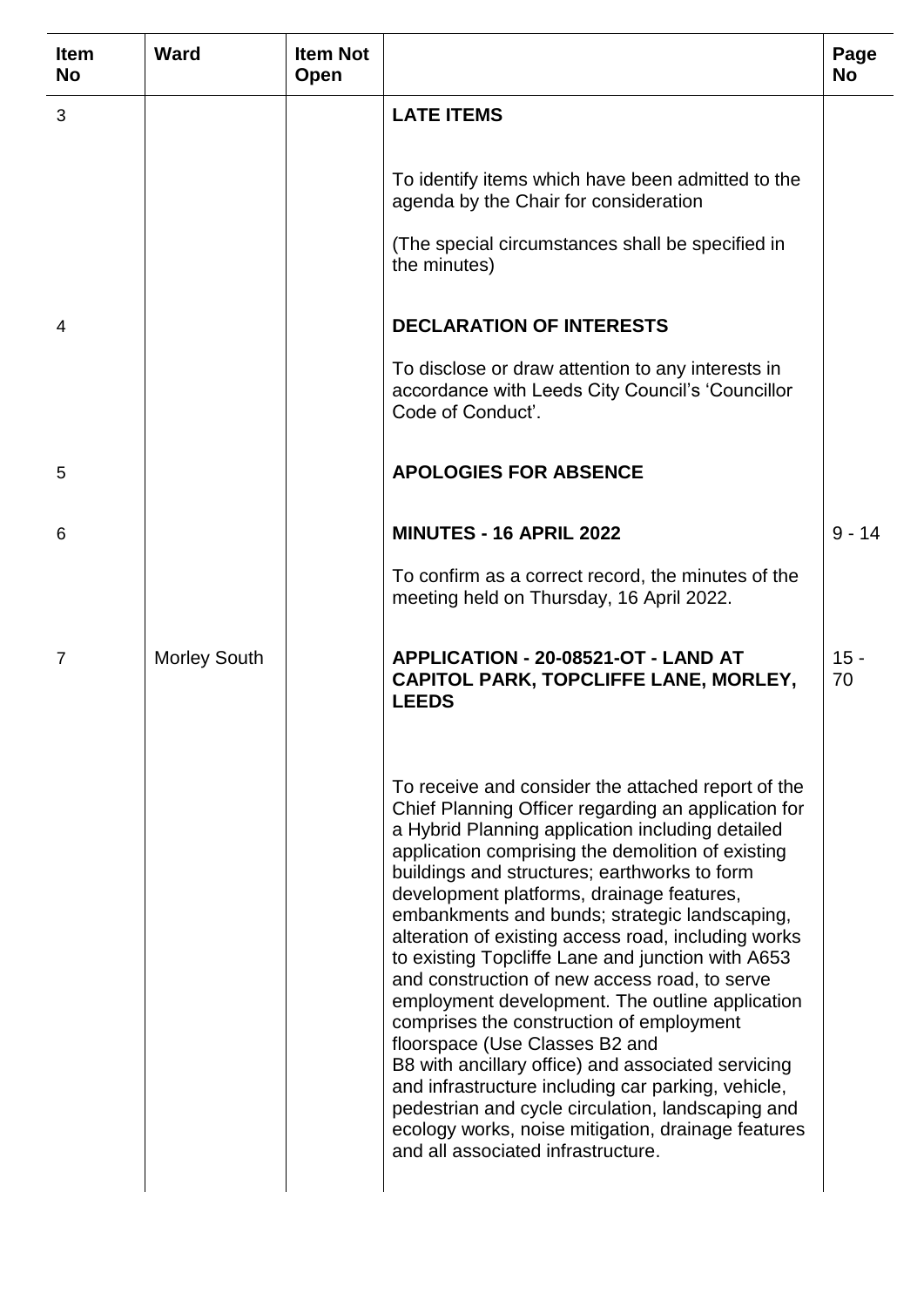| <b>Item</b><br><b>No</b> | <b>Ward</b>                       | <b>Item Not</b><br>Open |                                                                                                                                                                                                                                                                                                                                                                                                                                   | Page<br><b>No</b> |
|--------------------------|-----------------------------------|-------------------------|-----------------------------------------------------------------------------------------------------------------------------------------------------------------------------------------------------------------------------------------------------------------------------------------------------------------------------------------------------------------------------------------------------------------------------------|-------------------|
| 8                        | Little London<br>and<br>Woodhouse |                         | APPLICATIONS 21-08693-FU & 21-08694-LI - 24-<br>28 GREAT GEORGE STREET, LEEDS, LS1 3DL<br>To receive and consider the attached report of the<br>Chief Planning Officer regarding a Planning                                                                                                                                                                                                                                       | $71 -$<br>106     |
|                          |                                   |                         | Application and Listed Building Application for a<br>change of use to provide student accommodation,<br>flexible commercial (Class E) and drinking<br>establishment (Sui Generis) use; the partial<br>demolition of existing buildings; erection of a rear<br>extension to Nos. 24-26 Great George Street to<br>provide student accommodation; external<br>alterations; hard and soft landscaping works; and<br>associated works. |                   |
| 9                        | Beeston and<br><b>Holbeck</b>     |                         | PRE-APPLICATION 20/00446 - LAND AT<br><b>SWEET STREET, MARSHALL STREET,</b><br><b>HOLBECK, LEEDS</b>                                                                                                                                                                                                                                                                                                                              | $107 -$<br>134    |
|                          |                                   |                         | The report of the Chief Planning Officer presented<br>a pre-application presentation for a mixed-use<br>development of 1235 residential units, two<br>office blocks, a clubhouse and a retained public<br>house use, street-level commercial units, car<br>parking and landscaped public realm at land at<br>Sweet Street, Marshall Street, Holbeck, Leeds.                                                                       |                   |
| 10                       | Beeston and<br><b>Holbeck</b>     |                         | PRE-APPLICATION -21-00491 - WEST BANK,<br><b>WATER LANE, HOLBECK LEEDS, LS98 3HX</b>                                                                                                                                                                                                                                                                                                                                              | $135 -$<br>148    |
|                          |                                   |                         | To receive and consider the attached report of the<br>Chief Planning Officer regarding a pre-application<br>presentation for one nine and one eleven storey<br>office building with ground floor retail/leisure units<br>and basement car parking; a 19 storey hotel<br>building providing 210 bedrooms; one eleven and<br>one twelve storey office building with ground floor<br>retail/leisure units and basement car parking.  |                   |
| 11                       |                                   |                         | DATE AND TIME OF NEXT MEETING                                                                                                                                                                                                                                                                                                                                                                                                     |                   |
|                          | <b>Third Party Recording</b>      |                         | Thursday, 16 June 2022 at 1.30 p.m.                                                                                                                                                                                                                                                                                                                                                                                               |                   |

Recording of this meeting is allowed to enable those not present to see or hear the proceedings either as they take place (or later) and to enable the reporting of those proceedings. A copy of the recording protocol is available from the contacts named on the front of this agenda.

Use of Recordings by Third Parties– code of practice

j.

a) Any published recording should be accompanied by a statement of when and where the recording was made, the context of the discussion that took place, and a clear identification of the main speakers and their role or title.